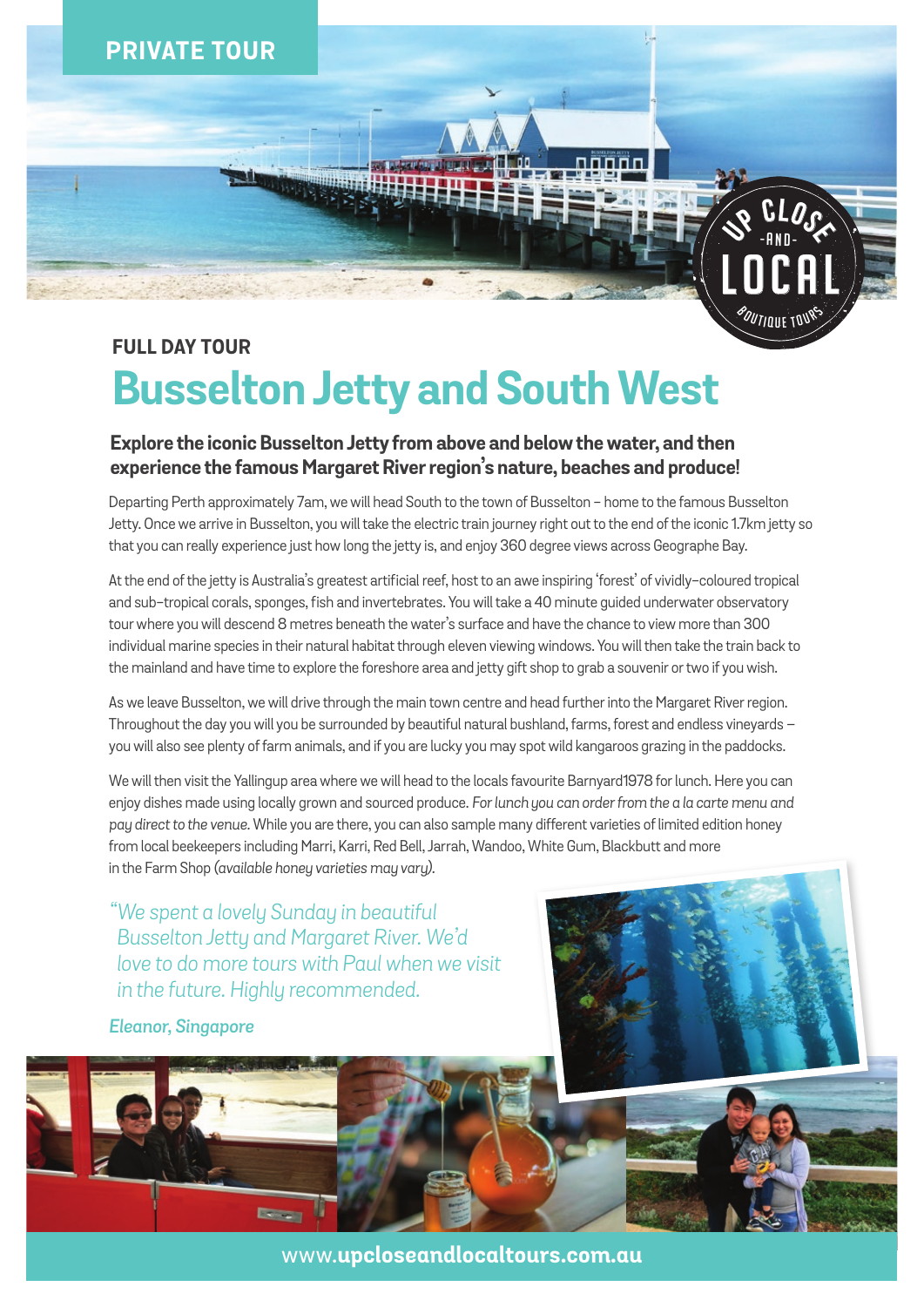## **FULL DAY TOUR Busselton Jetty and South West**



-A N D -

**US** CLOSS

After lunch we will visit the dramatic Canal Rocks. Here you can walk along the wooden bridge overhanging the ocean to get amazing views of the channel between the granite rocks where the ocean rushes in and the waves crash beneath your feet. Then visit the lookout above Smith's Beach, one of the most beautiful beaches in the area with an endless white sand beach.

No visit to the South West region is complete without sampling some of the local produce that the area is famous for!

At Vasse Virgin you will get the ultimate olive oil experience. Sample all-natural skin and body products and raw handcrafted soaps made from cold-pressed local olive oil, plus taste their range of gourmet food products and olive oils.

We will then visit the Margaret River Chocolate factory which has a huge range of chocolate products and chocolate tastings. Next door is Providore, where you can sample jams, relishes, chutney, sauces (sweet and savoury), olive oil, preserves, dressings, spice mixes and desserts. You can also take a walk around the vegetable garden, fruit trees and grapevines on the property.

Last but not least, we will finish the day at Bettenay's for a sample of local nougat. With 32 different flavours to choose from, there are lots of sweet treats to sample and purchase, including a Nougaretto Liqueur. Depending on the day you may even see the nougat production process through the viewing window.

If time permits, we will also stop in at the Margaret River Dairy Company for cheese and yogurt tastings, where you can purchase an ice cream made from fresh local milk before we start heading back to Perth. *Please note: As this is a regional area, everywhere closes between 4 and 5pm.*

We will commence our drive back to Perth around 5pm, arriving back in the City at approximately 8pm.

**As this is a private tour for your group, it can be customised to suit your interests. If there is anything you would like to extend, remove or add please just let us know.**

### **optional extras for this tour:**

**Add a premium wine tasting at a Margaret River winery for an additional \$5 AUD per person**



www.**upcloseandlocaltours.com.au**